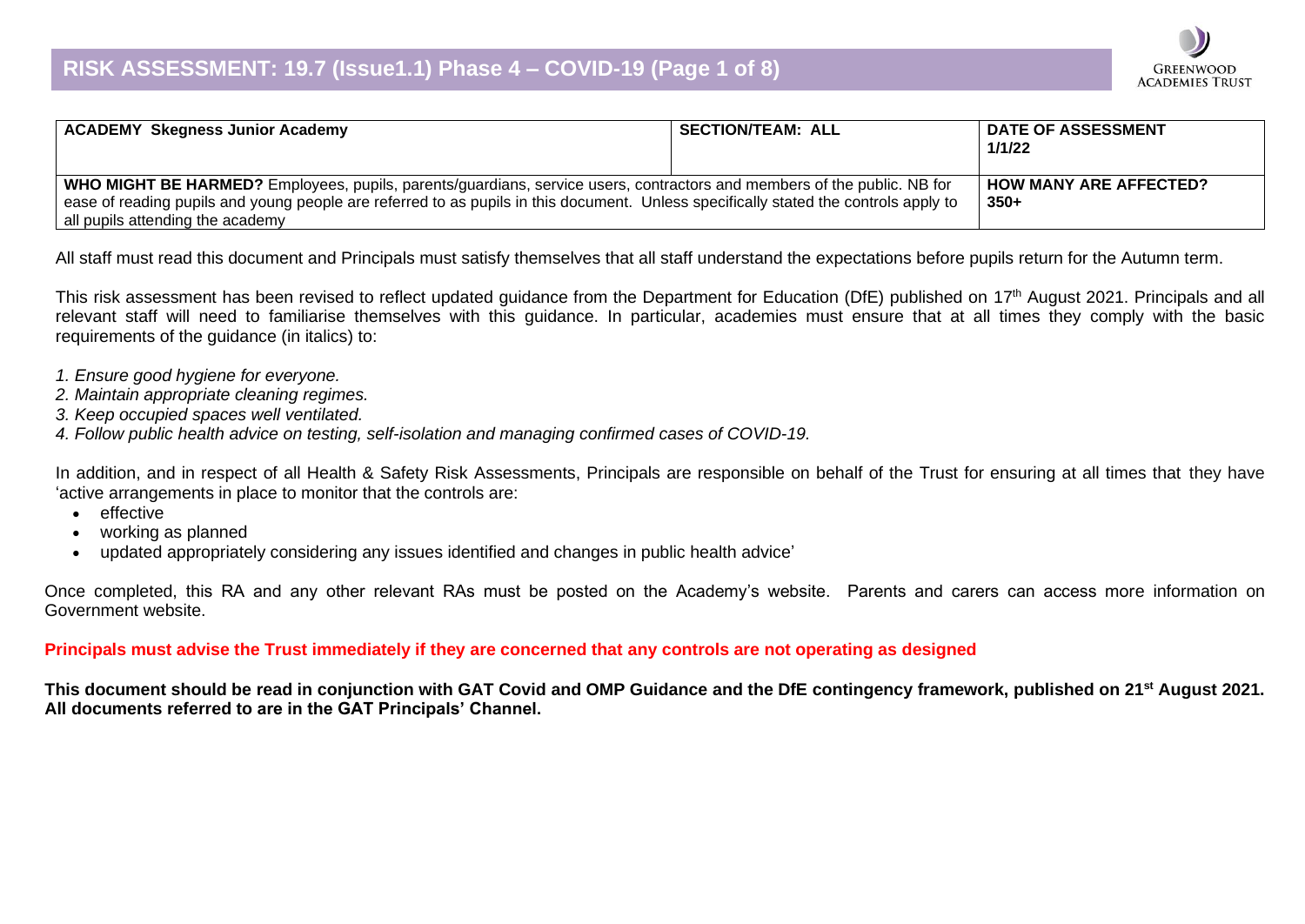

| <b>HAZARDS</b><br>(including<br>inadequate or lack<br>of arrangements)                       | <b>EXISTING CONTROL MEASURES</b>                                                                                                                                                                                                                                                                                                                             | $\checkmark$ if in<br>place<br><b>x</b> if not | <b>WHERE:</b><br><b>x</b> State action to be taken with timescales<br>× Any additional control measures<br>$\checkmark$ Site specific details                                                                                                                                                                                                                                                                                             | <b>RESIDUAL</b><br><b>RISK</b><br><b>RATING</b><br>High,<br>Medium, Low |
|----------------------------------------------------------------------------------------------|--------------------------------------------------------------------------------------------------------------------------------------------------------------------------------------------------------------------------------------------------------------------------------------------------------------------------------------------------------------|------------------------------------------------|-------------------------------------------------------------------------------------------------------------------------------------------------------------------------------------------------------------------------------------------------------------------------------------------------------------------------------------------------------------------------------------------------------------------------------------------|-------------------------------------------------------------------------|
| Fail to follow<br>Government<br>guidance                                                     | • The Trust will provide a summary of any<br>changes to guidance, paying particular<br>attention to guidance on education settings.<br>· Principal or Senior Leaders to ensure<br>guidance is complied with and make any<br>changes to site arrangements as required<br>(amending this RA if necessary)                                                      | $\checkmark$                                   | Contact Trust Emergency Planning Team for advice if<br>unsure. The following actions must be completed:<br>Principal shares and discusses Risk Assessment (RA)<br>with Senior Leadership Team (SLT), H&S Contact, H&S<br>Rep and Site Manager<br>RA uploaded to Smartlog.<br>A copy of this RA sent to all staff to read. Principals<br>assure themselves that staff understand how the RA<br>impacts on the daily operation of the site. | Low                                                                     |
|                                                                                              | Individuals who are potentially at increased risk from COVID-19                                                                                                                                                                                                                                                                                              |                                                |                                                                                                                                                                                                                                                                                                                                                                                                                                           |                                                                         |
| Staff who are<br>potentially clinically<br>vulnerable or<br>individuals that are<br>pregnant | <b>DfE</b><br>guidance<br>states that clinically<br>extremely vulnerable (CEV) people are<br>advised, as a minimum, to follow the same<br>guidance as everyone else. It is important<br>that everyone adheres to this guidance, but<br>CEV people may wish to think particularly<br>carefully about the additional precautions<br>they can continue to take. | $\checkmark$                                   | Managers will need to continue to work with individual<br>members of staff who have particular medical needs.<br>Ensure that New and Expectant Mothers RA reflects<br>any site-specific arrangements for COVID-19                                                                                                                                                                                                                         | Low                                                                     |
| Reducing the Risk of Infection                                                               |                                                                                                                                                                                                                                                                                                                                                              |                                                |                                                                                                                                                                                                                                                                                                                                                                                                                                           |                                                                         |
| <b>Personal Protective</b><br>Equipment (PPE)                                                | • Face coverings are not required in<br>academy buildings but individuals (staff or<br>pupils) may continue to wear masks or<br>shields if they wish<br>• PPE to be used where personal care, First<br>Aid or other close contact is required in<br>accordance with existing Trust guidance<br>and RAs                                                       | $\checkmark$                                   | Visitors will be continue to be kept to a minimum and<br>will be required to wear masks inside the building.<br>Staff will follow the latest guidance on mask wearing in<br>educational settings to ensure maximum safety at all<br>times.<br>Donning and doffing of PPE posters are displayed in<br>staffrooms.<br>All staff have watched a training video on effective                                                                  | Low                                                                     |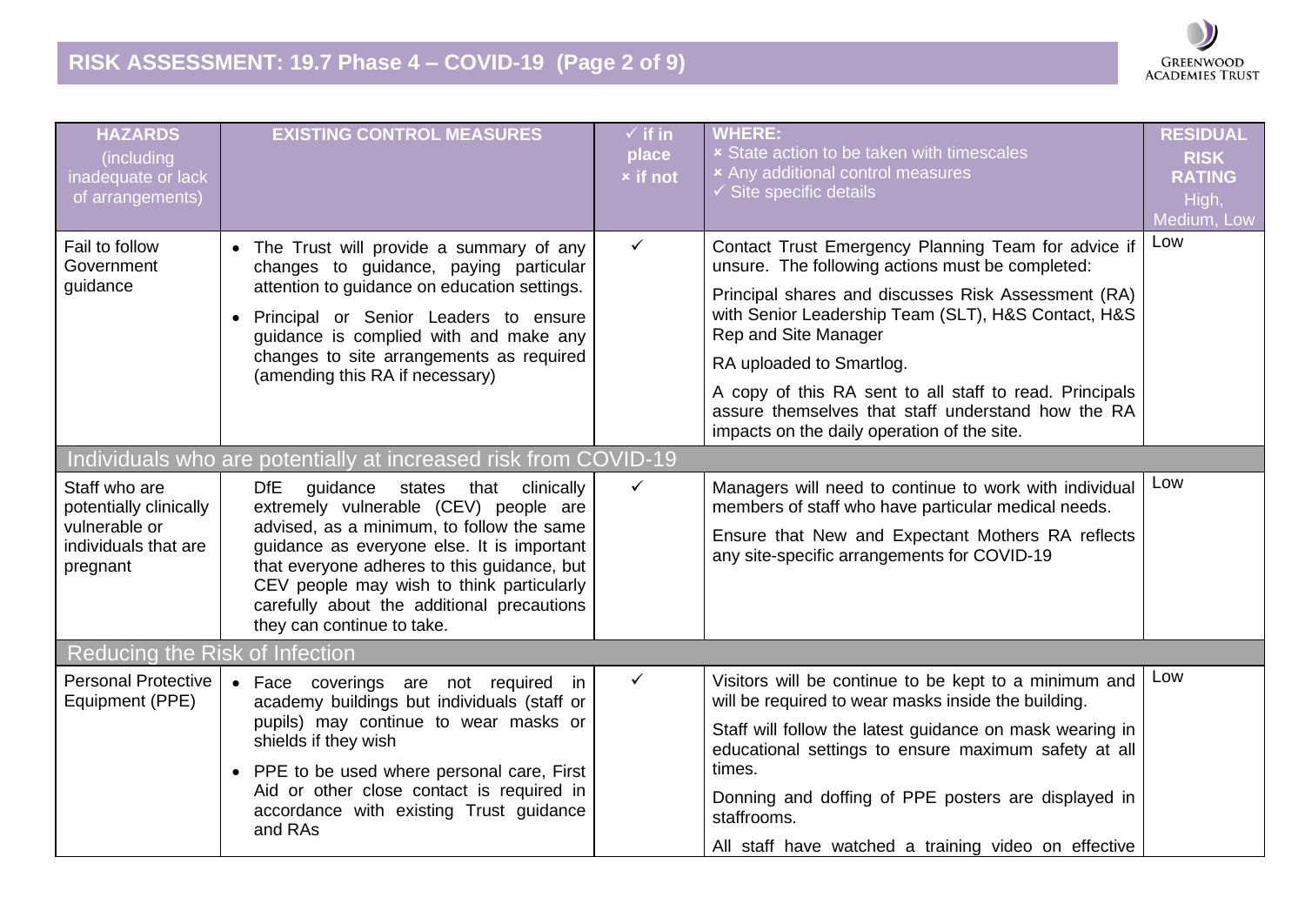## **RISK ASSESSMENT: 19.7 Phase 4 – COVID-19 (Page 3 of 9)**



| <b>HAZARDS</b><br>(including<br>inadequate or lack<br>of arrangements) | <b>EXISTING CONTROL MEASURES</b>                                                                                                                                                                                          | $\sqrt{ }$ if in<br>place<br><b>x</b> if not | <b>WHERE:</b><br><b>x</b> State action to be taken with timescales<br><b>*</b> Any additional control measures<br>$\checkmark$ Site specific details                       | <b>RESIDUAL</b><br><b>RISK</b><br><b>RATING</b><br>High,<br>Medium, Low |
|------------------------------------------------------------------------|---------------------------------------------------------------------------------------------------------------------------------------------------------------------------------------------------------------------------|----------------------------------------------|----------------------------------------------------------------------------------------------------------------------------------------------------------------------------|-------------------------------------------------------------------------|
|                                                                        | • PPE must be removed safely. Principals<br>should arrange for copies of the Safe<br>System of Work (SSW11.2) to be displayed<br>in staffrooms, First Aid rooms, hygiene<br>rooms etc.                                    |                                              | donning and doffing of PPE.<br>https://www.youtube.com/watch?v=kKz vNGsNhc                                                                                                 |                                                                         |
|                                                                        | The wearing of face coverings or PPE may<br>$\bullet$<br>be implemented as part of an outbreak<br>management plan in such circumstances<br>academies will need to provide additional<br>communication about expectations. |                                              |                                                                                                                                                                            |                                                                         |
| Staff and/or pupils<br>fail to comply with                             | • Staff reiterate hygiene practices in line with<br>DfE guidance                                                                                                                                                          | $\checkmark$                                 | Display hand washing and hygiene posters in toilet<br>areas, staffroom and classroom                                                                                       | Low                                                                     |
| hygiene guidance                                                       | • Ensure all hand washing facilities have<br>adequate supplies of soap and other<br>disposables e.g. paper towels at all times                                                                                            |                                              | Clean all washroom and other hygiene facilities<br>regularly throughout the day as per the latest DfE<br>guidance                                                          |                                                                         |
|                                                                        |                                                                                                                                                                                                                           |                                              | Provide adequate supplies of sanitiser at strategic<br>points within the building, including exits                                                                         |                                                                         |
|                                                                        |                                                                                                                                                                                                                           |                                              | Ensure other supplies in toilets e.g. toilet rolls, paper<br>towels are adequate at all times.                                                                             |                                                                         |
|                                                                        |                                                                                                                                                                                                                           |                                              | Empty waste bins at regular intervals and follow Trust<br>guidance on disposal.                                                                                            |                                                                         |
|                                                                        |                                                                                                                                                                                                                           |                                              | Hand wash for preference followed by sanitiser if<br>needed.                                                                                                               |                                                                         |
|                                                                        |                                                                                                                                                                                                                           |                                              | Site staff and cleaners should wear PPE (minimum of<br>disposable gloves) when cleaning.                                                                                   |                                                                         |
| Poorly ventilated<br>areas                                             | • Keep occupied spaces well ventilated<br>• Mechanical ventilation should be adjusted                                                                                                                                     | $\checkmark$                                 | Identify any poorly ventilated spaces and take steps to<br>improve fresh air flow in these areas, giving particular<br>consideration when holding events where numbers may |                                                                         |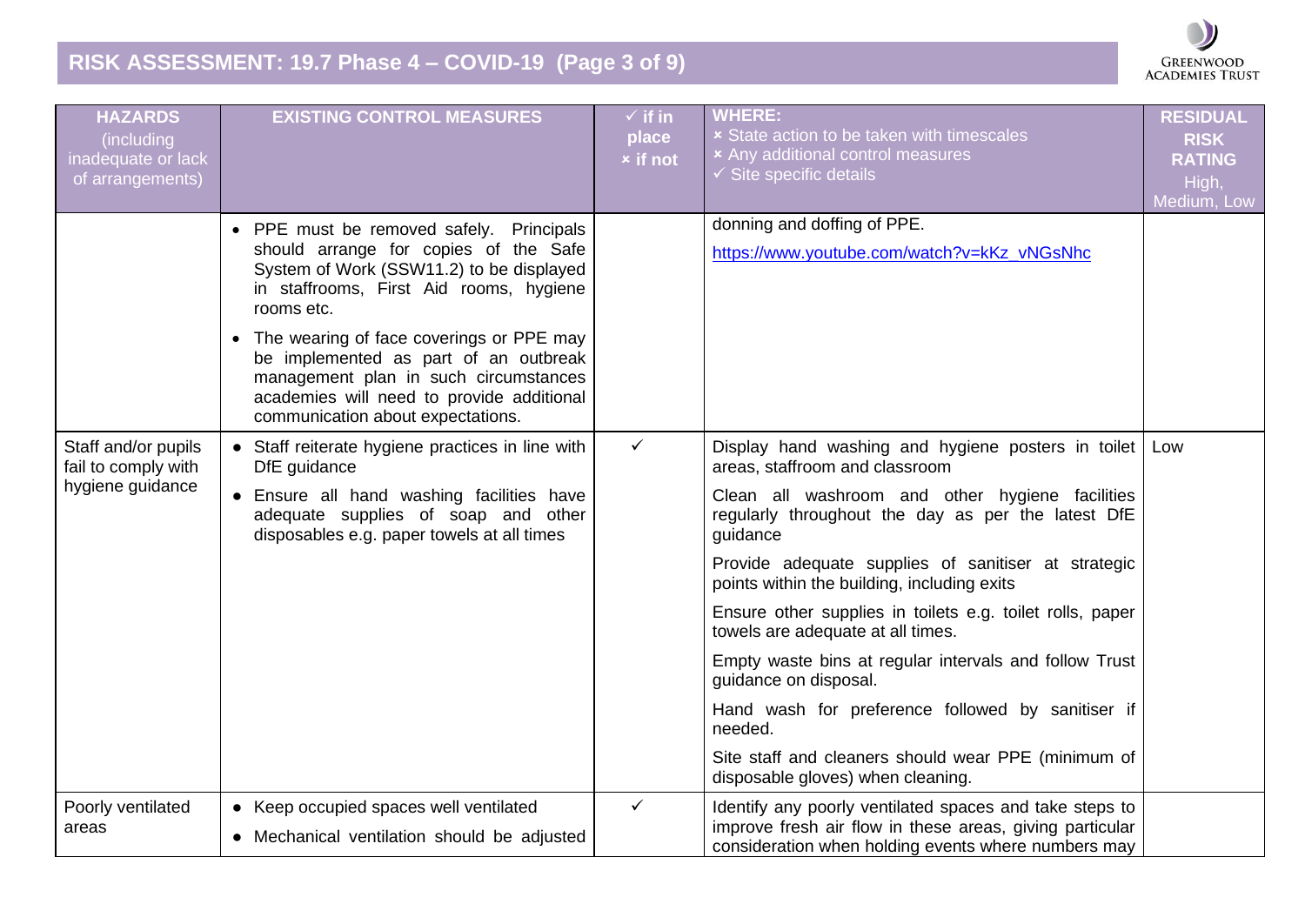# **RISK ASSESSMENT: 19.7 Phase 4 – COVID-19 (Page 4 of 9)**



| to increase the ventilation rate wherever<br>be in excess of the norm for that area e.g. parent<br>possible and checked to confirm that<br>evenings<br>normal operation meets current guidance<br>Opening external windows can improve natural<br>and that only fresh outside air is circulated.<br>ventilation, and in addition, opening internal doors can<br>also assist with creating a throughput of air. Fire doors<br>• If possible, systems should be adjusted to<br>full fresh air or, if this is not possible, then<br>must only be kept open with an approved automatic<br>systems should be operated as normal as<br>alarm activated device<br>long as they are within a single room and<br>Balance the need for increased ventilation while<br>supplemented by an outdoor air supply.<br>maintaining a comfortable temperature. The Health and<br>Safety Executive guidance on air conditioning and<br>• Mechanical ventilation systems should be<br>maintained in accordance<br>with<br>ventilation during the coronavirus outbreak and CIBSE<br>the<br>manufacturers' recommendations<br>COVID-19 advice provides more information.<br>NB emergency final exit (external) doors are not fire<br>doors; they may be held open if necessary and do not<br>need an approved automatic closer. External doors<br>should only be left open where it is safe to do so e.g. no<br>security or safeguarding impact.<br>$\checkmark$<br>Person exhibits<br>Follow DfE and Government guidance.<br>Management of persons who have symptoms of CV19:<br>signs of having<br>• Pupils, staff and other adults should follow<br>If a pupil is awaiting collection, they should be moved, if<br>coronavirus (CV19) | <b>HAZARDS</b><br>(including<br>inadequate or lack<br>of arrangements) | <b>EXISTING CONTROL MEASURES</b>             | $\sqrt{ }$ if in<br>place<br><b>x</b> if not | <b>WHERE:</b><br><b>× State action to be taken with timescales</b><br>× Any additional control measures<br>$\checkmark$ Site specific details | <b>RESIDUAL</b><br><b>RISK</b><br><b>RATING</b><br>High,<br>Medium, Low |
|--------------------------------------------------------------------------------------------------------------------------------------------------------------------------------------------------------------------------------------------------------------------------------------------------------------------------------------------------------------------------------------------------------------------------------------------------------------------------------------------------------------------------------------------------------------------------------------------------------------------------------------------------------------------------------------------------------------------------------------------------------------------------------------------------------------------------------------------------------------------------------------------------------------------------------------------------------------------------------------------------------------------------------------------------------------------------------------------------------------------------------------------------------------------------------------------------------------------------------------------------------------------------------------------------------------------------------------------------------------------------------------------------------------------------------------------------------------------------------------------------------------------------------------------------------------------------------------------------------------------------------------------------------------------------------------------------------------------|------------------------------------------------------------------------|----------------------------------------------|----------------------------------------------|-----------------------------------------------------------------------------------------------------------------------------------------------|-------------------------------------------------------------------------|
|                                                                                                                                                                                                                                                                                                                                                                                                                                                                                                                                                                                                                                                                                                                                                                                                                                                                                                                                                                                                                                                                                                                                                                                                                                                                                                                                                                                                                                                                                                                                                                                                                                                                                                                    |                                                                        |                                              |                                              |                                                                                                                                               |                                                                         |
|                                                                                                                                                                                                                                                                                                                                                                                                                                                                                                                                                                                                                                                                                                                                                                                                                                                                                                                                                                                                                                                                                                                                                                                                                                                                                                                                                                                                                                                                                                                                                                                                                                                                                                                    |                                                                        |                                              |                                              |                                                                                                                                               |                                                                         |
| infection <i>i.e.</i><br>and what to do. They should not come into<br>be isolated in a well ventilated area. Staff should be<br>school due to the risk of them passing on<br>mindful of individual pupil's needs - for example it<br>• new, continuous<br>COVID-19<br>would not be appropriate for younger pupils to be alone<br>cough<br>without adult supervision. Ideally, a window should be<br>• If anyone becomes unwell with any of the<br>• high temperature<br>opened for ventilation. If it is not possible to isolate<br>identified symptoms of Covid (this can be a<br>• loss of taste<br>them, ensure that social distancing is maintained see<br>new, continuous cough, high temperature,<br>and/or<br>guidance<br>loss of taste or smell but may change with<br>· loss of smell<br>new variants)<br>For everyone with symptoms, they should avoid using<br>public transport and, wherever possible, be collected by<br>• If anyone becomes unwell follow DfE                                                                                                                                                                                                                                                                                                                                                                                                                                                                                                                                                                                                                                                                                                                                        |                                                                        | public health advice on when to self-isolate |                                              | possible and if appropriate, to a room where they can                                                                                         | Low                                                                     |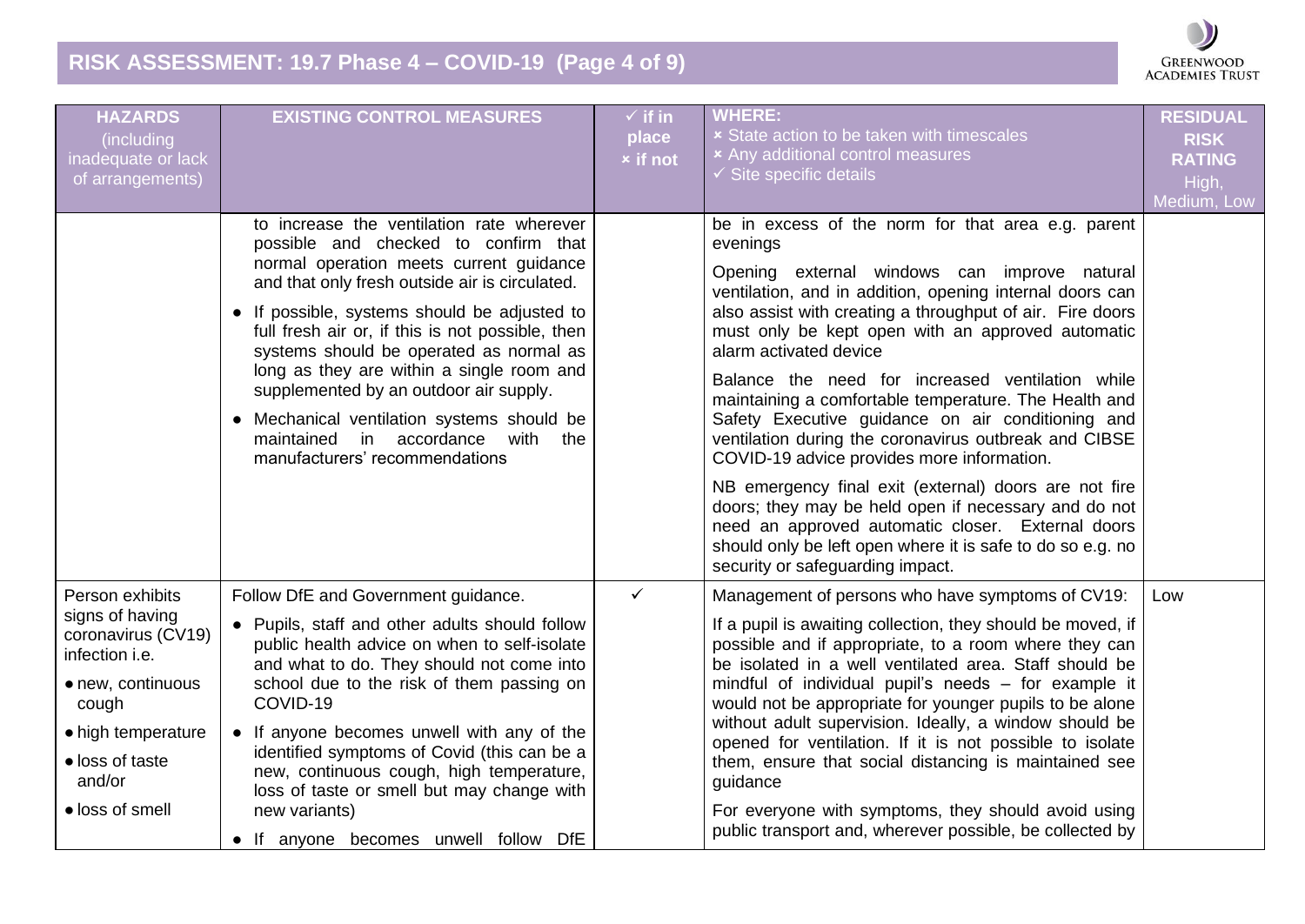## **RISK ASSESSMENT: 19.7 Phase 4 – COVID-19 (Page 5 of 9)**



| <b>HAZARDS</b><br>(including<br>inadequate or lack<br>of arrangements) | <b>EXISTING CONTROL MEASURES</b>                                                                                                                                                                                                                                                                                                                                                                                                   | $\checkmark$ if in<br>place<br><b>x</b> if not | <b>WHERE:</b><br><b>× State action to be taken with timescales</b><br><b>*</b> Any additional control measures<br>$\checkmark$ Site specific details                                                                                                                                                                                                                                                                                                                                                                                                                                                                                                                                                                                                                                                                                                                                                                                                                                                                                                                                                                                                                                                                                                                                                                                                                                                  | <b>RESIDUAL</b><br><b>RISK</b><br><b>RATING</b><br>High,<br>Medium, Low |
|------------------------------------------------------------------------|------------------------------------------------------------------------------------------------------------------------------------------------------------------------------------------------------------------------------------------------------------------------------------------------------------------------------------------------------------------------------------------------------------------------------------|------------------------------------------------|-------------------------------------------------------------------------------------------------------------------------------------------------------------------------------------------------------------------------------------------------------------------------------------------------------------------------------------------------------------------------------------------------------------------------------------------------------------------------------------------------------------------------------------------------------------------------------------------------------------------------------------------------------------------------------------------------------------------------------------------------------------------------------------------------------------------------------------------------------------------------------------------------------------------------------------------------------------------------------------------------------------------------------------------------------------------------------------------------------------------------------------------------------------------------------------------------------------------------------------------------------------------------------------------------------------------------------------------------------------------------------------------------------|-------------------------------------------------------------------------|
|                                                                        | guidance<br>• Staff assisting the pupil or member of staff<br>to follow First Aid guidance regarding PPE<br>if close contact is necessary. (Further<br>information on this can be found at<br>https://www.gov.uk/government/publication<br>s/safe-working-in-education-childcare-and-<br>childrens-social-care)<br>• If there are several outbreaks within the<br>academy please refer to the OMP guidance<br>issued by the Trust. |                                                | a member of their family or household.<br>When possible, anyone will symptoms will be taken<br>outside to wait collection with a staff member in<br>attendance.<br>The first aid areas at both ends of the academy will be<br>used as an isolation space for pupils - staff member<br>will remain in attendance until a parent arrives to<br>collect. The staff member will remain outside of the<br>isolation room to maintain reassurance to the pupil<br>whilst waiting.<br>The accessible toilet in the changing room will be<br>available for any pupil potentially suffering symptoms of<br>COVID-19.<br>Where multiple pupils with symptoms occur at the<br>same time there is a need to identify more than one<br>isolation space whilst waiting for the pupils to leave or<br>be collected. Given it could take some time for pupils<br>to be collected, pupils may need to be outside under<br>cover if there is a lack of space inside the building.<br>They will have access to a toilet and cleaning<br>measures will be in place.<br>Any rooms they use should be cleaned after they have<br>left<br>Staff who cannot go home immediately should isolate<br>themselves<br>If a member of staff has helped someone who is<br>potentially infected, they must wash their hands<br>thoroughly for 20 seconds immediately after any<br>contact with the person or contact with anything the |                                                                         |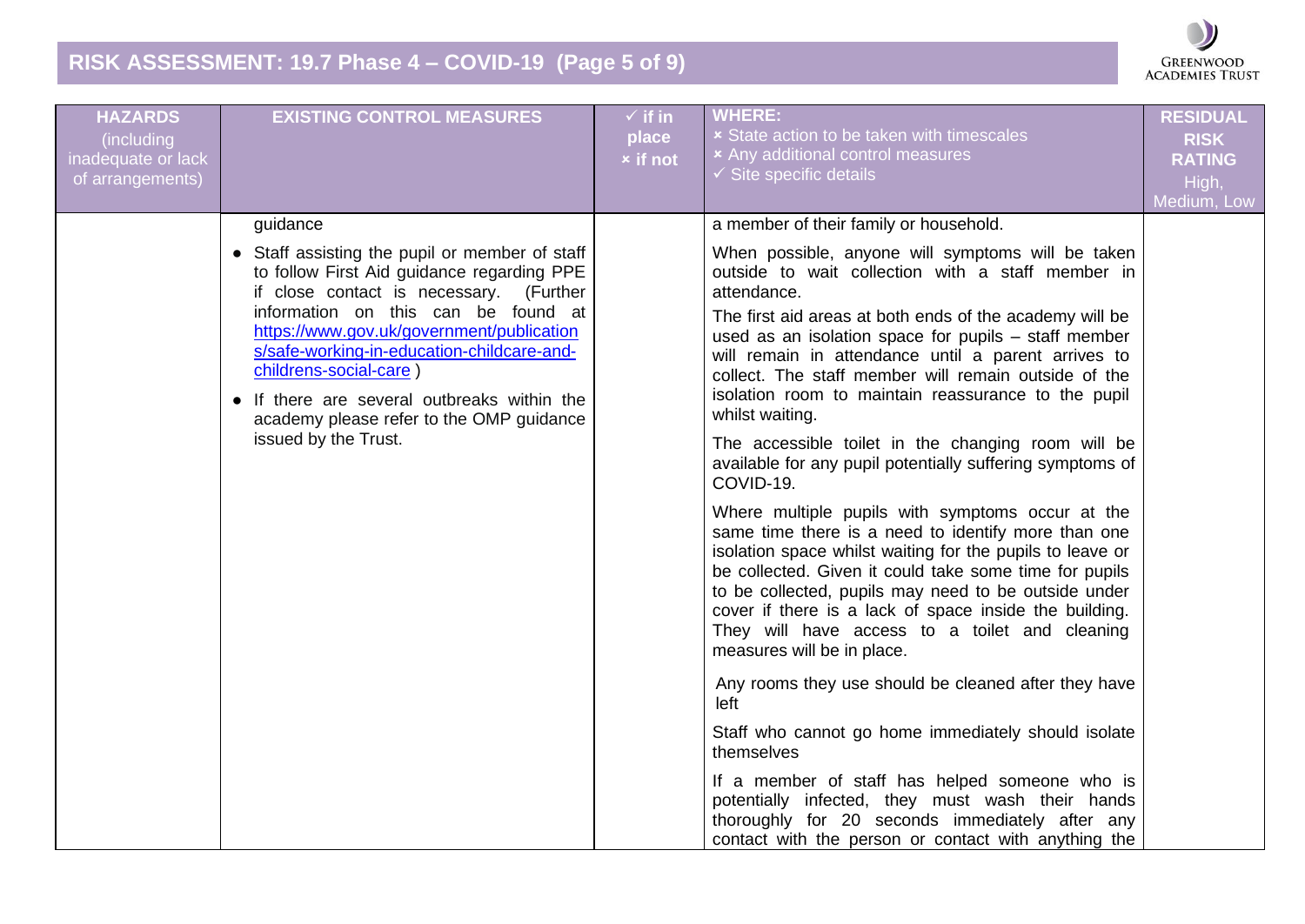## **RISK ASSESSMENT: 19.7 Phase 4 – COVID-19 (Page 6 of 9)**



| <b>HAZARDS</b><br>(including<br>inadequate or lack<br>of arrangements) | <b>EXISTING CONTROL MEASURES</b>                                                                                                                                                                                                                                                                                                                                                                                                                                                                                                                                                                                                                                                                                                                                                                                                                                                                                                                             | $\checkmark$ if in<br>place<br><b>x</b> if not | <b>WHERE:</b><br><b>x</b> State action to be taken with timescales<br><b>*</b> Any additional control measures<br>$\checkmark$ Site specific details                                                                                                                                                                                                                                                                             | <b>RESIDUAL</b><br><b>RISK</b><br><b>RATING</b><br>High,<br>Medium, Low |
|------------------------------------------------------------------------|--------------------------------------------------------------------------------------------------------------------------------------------------------------------------------------------------------------------------------------------------------------------------------------------------------------------------------------------------------------------------------------------------------------------------------------------------------------------------------------------------------------------------------------------------------------------------------------------------------------------------------------------------------------------------------------------------------------------------------------------------------------------------------------------------------------------------------------------------------------------------------------------------------------------------------------------------------------|------------------------------------------------|----------------------------------------------------------------------------------------------------------------------------------------------------------------------------------------------------------------------------------------------------------------------------------------------------------------------------------------------------------------------------------------------------------------------------------|-------------------------------------------------------------------------|
|                                                                        |                                                                                                                                                                                                                                                                                                                                                                                                                                                                                                                                                                                                                                                                                                                                                                                                                                                                                                                                                              |                                                | person has touched. They do not need to go home<br>unless they develop symptoms.<br>Ensure suitable and sufficient PPE is available and that<br>all First Aiders have been trained to use it                                                                                                                                                                                                                                     |                                                                         |
| <b>Tracing close</b><br>contacts and<br>isolation                      | Follow DfE and Government guidance:<br>• Close contacts are now identified via NHS<br>Test and Trace. Education settings will no<br>longer be expected to undertake contact<br>tracing, although academies may be<br>contacted in exceptional cases to help with<br>identifying close contacts, as currently<br>happens in managing other infectious<br>diseases.<br>• Individuals are not required to self-isolate if<br>they live in the same household as<br>someone with COVID-19, or are a close<br>contact of someone with COVID-19, and<br>any of the following apply:<br>they are fully vaccinated<br>$\circ$<br>they are below the age of 18 years and<br>$\circ$<br>6 months<br>they have taken part in or are currently<br>$\circ$<br>part of an approved COVID-19 vaccine<br>trial<br>they are not able to get vaccinated for<br>$\circ$<br>medical reasons<br>Instead, they will be contacted by NHS<br>Test and Trace, informed they have been | $\checkmark$                                   | Keep record of all positive COVID-19 cases at an<br>academy level to monitor if thresholds for an 'Outbreak'<br>have been met. Follow GAT Covid and OMP guidance<br>if this occurs.<br>Complete central GAT systems:<br>Record staff cases on HR system<br>$\circ$<br>Record pupil cases on CPOMS<br>$\circ$<br>Inform SEA if 'outbreak' threshold has been met<br>$\circ$<br>and follow GAT and PHE latest guidance<br>guidance |                                                                         |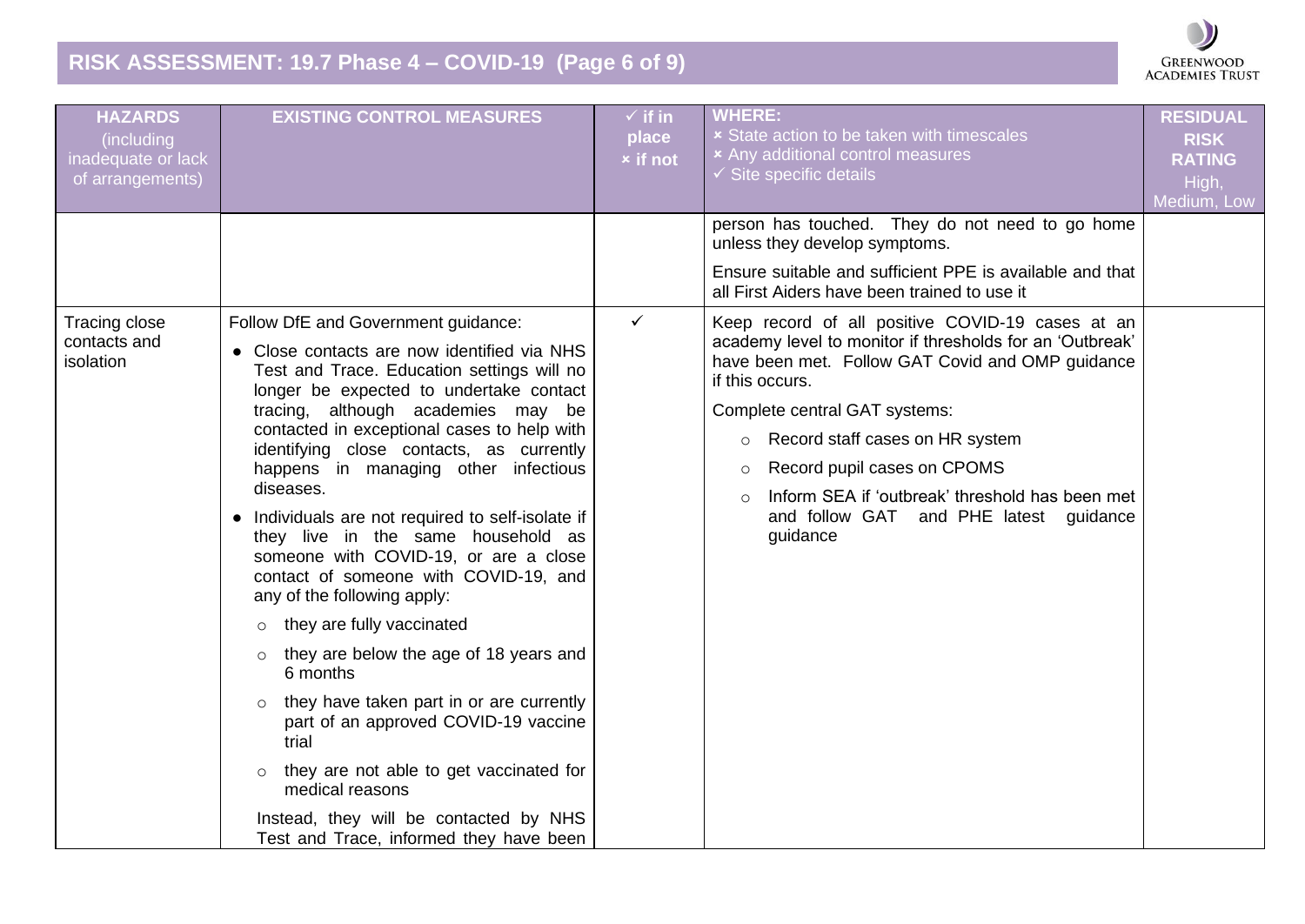## **RISK ASSESSMENT: 19.7 Phase 4 – COVID-19 (Page 7 of 9)**

| <b>HAZARDS</b><br>(including<br>inadequate or lack<br>of arrangements) | <b>EXISTING CONTROL MEASURES</b>                                                                                                                                                                                                                                                                                                                                                                                   | $\checkmark$ if in<br>place<br><b>x</b> if not | <b>WHERE:</b><br><b>x</b> State action to be taken with timescales<br><b>*</b> Any additional control measures<br>$\checkmark$ Site specific details                                                                                                                                                                                                                                                                                                                                                                                                                         | <b>RESIDUAL</b><br><b>RISK</b><br><b>RATING</b><br>High,<br>Medium, Low |
|------------------------------------------------------------------------|--------------------------------------------------------------------------------------------------------------------------------------------------------------------------------------------------------------------------------------------------------------------------------------------------------------------------------------------------------------------------------------------------------------------|------------------------------------------------|------------------------------------------------------------------------------------------------------------------------------------------------------------------------------------------------------------------------------------------------------------------------------------------------------------------------------------------------------------------------------------------------------------------------------------------------------------------------------------------------------------------------------------------------------------------------------|-------------------------------------------------------------------------|
|                                                                        | in close contact with a positive case and<br>advised to take a PCR test.                                                                                                                                                                                                                                                                                                                                           |                                                |                                                                                                                                                                                                                                                                                                                                                                                                                                                                                                                                                                              |                                                                         |
|                                                                        | • Staff who do not need to isolate, and<br>children and young people aged under 18<br>years 6 months who usually attend school,<br>and have been identified as a close<br>contact, should continue to attend school<br>as normal. They do not need to wear a face<br>covering within the school, but it is<br>expected and recommended that these are<br>worn when travelling on public or dedicated<br>transport. |                                                |                                                                                                                                                                                                                                                                                                                                                                                                                                                                                                                                                                              |                                                                         |
| <b>Site cleaning</b>                                                   |                                                                                                                                                                                                                                                                                                                                                                                                                    |                                                |                                                                                                                                                                                                                                                                                                                                                                                                                                                                                                                                                                              |                                                                         |
| Premises cleaning<br>regime inadequate                                 | • Regular cleaning throughout the day of<br>frequently touched surfaces in line with DfE<br>guidance                                                                                                                                                                                                                                                                                                               | $\checkmark$                                   | Adhere to Government guidance and Trust Guidance &<br>Information Sheets, Risk Assessments and Safe<br>System of Work.                                                                                                                                                                                                                                                                                                                                                                                                                                                       | Low                                                                     |
|                                                                        | • Potentially contaminated surfaces in dining<br>halls: All tables are wiped down with a<br>suitable cleaner/sanitiser Sumabac D10 or<br>similar between sittings by<br>midday                                                                                                                                                                                                                                     |                                                | Principals to ensure that cleaning arrangements are in<br>place and all staff have received appropriate training in<br>cleaning methods, safe use of products and are issued<br>with appropriate PPE as required by risk assessment                                                                                                                                                                                                                                                                                                                                          |                                                                         |
|                                                                        | supervisors                                                                                                                                                                                                                                                                                                                                                                                                        |                                                | To remove virus that may be present the following<br>frequently touched surfaces should be cleaned in line<br>with DfE guidance including: door handles, handrails,<br>tabletops, play equipment and toys, toilets e.g. taps,<br>handles, WC flush, seat and lid and/or backrest (where<br>fitted). A product that complies with EN14476 should<br>be used. If this is not available any product that kills<br>coronavirus can be substituted. Suitable PPE must be<br>worn when using cleaning/sanitising products and the<br>COSHH Risk Assessment for the product must be |                                                                         |

GREENWOOD<br>ACADEMIES TRUST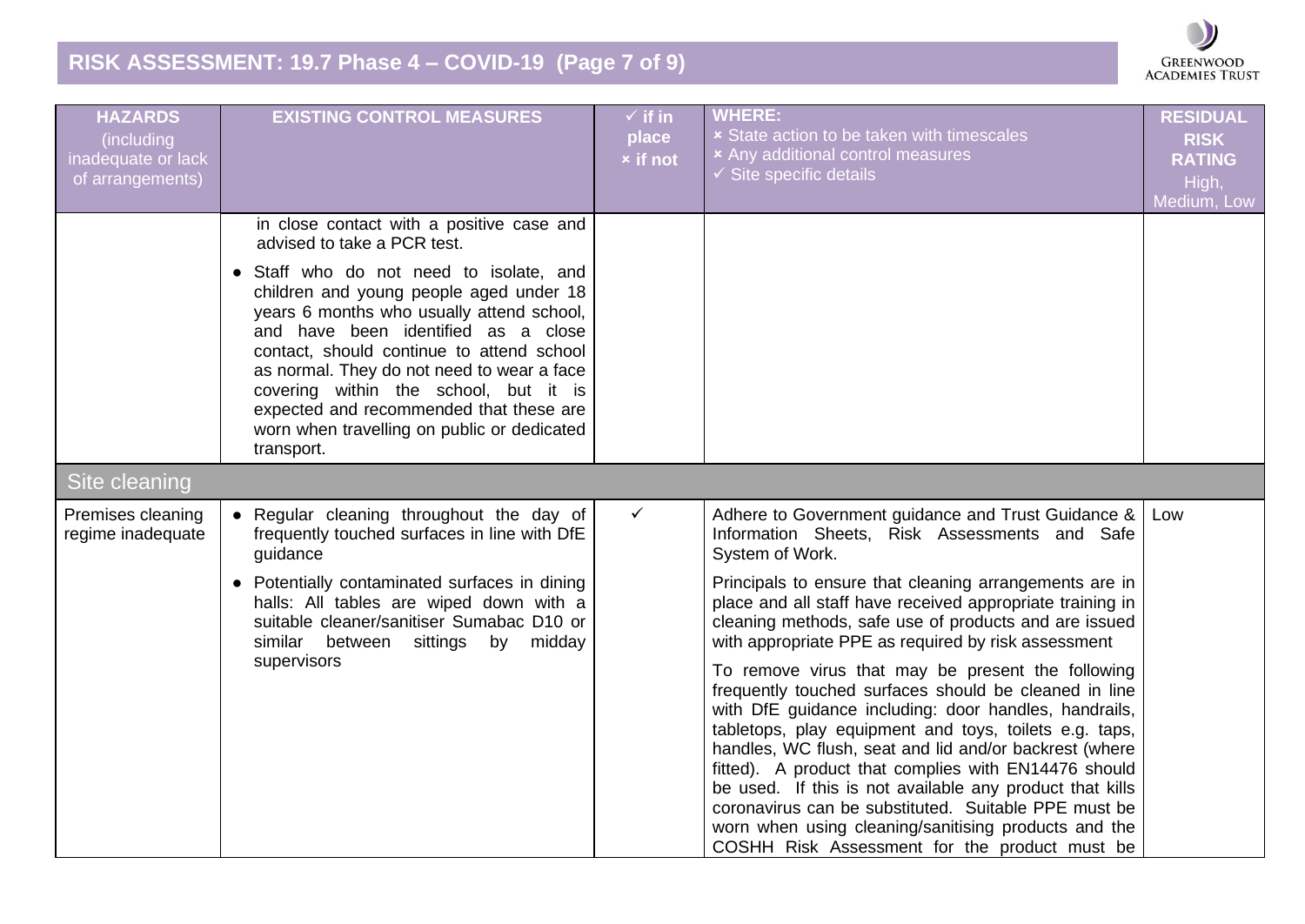## **RISK ASSESSMENT: 19.7 Phase 4 – COVID-19 (Page 8 of 9)**

| <b>HAZARDS</b><br>(including<br>inadequate or lack<br>of arrangements)      | <b>EXISTING CONTROL MEASURES</b>      | $\checkmark$ if in<br>place<br><b>x</b> if not | <b>WHERE:</b><br><b>x</b> State action to be taken with timescales<br><b>x</b> Any additional control measures<br>$\checkmark$ Site specific details     | <b>RESIDUAL</b><br><b>RISK</b><br><b>RATING</b><br>High,<br>Medium, Low |
|-----------------------------------------------------------------------------|---------------------------------------|------------------------------------------------|----------------------------------------------------------------------------------------------------------------------------------------------------------|-------------------------------------------------------------------------|
|                                                                             |                                       |                                                | NB unless a product is a combined cleaner<br>followed.<br>and sanitiser all surfaces must be cleaned (to remove<br>dirt, grease etc.) before sanitising. |                                                                         |
| Other foreseeable<br>hazards<br>associated with<br>dealing with<br>COVID-19 | List any additional control measures: |                                                |                                                                                                                                                          |                                                                         |

 $\blacksquare$ 

GREENWOOD<br>ACADEMIES TRUST

| <b>ASSESSED BY (Print name)</b> | <b>SIGNED</b> | <b>DATE</b>        |
|---------------------------------|---------------|--------------------|
| <b>LINE MANAGER</b>             | <b>SIGNED</b> | <b>REVIEW DATE</b> |
| <b>Reviewed by</b>              | <b>SIGNED</b> | <b>Review date</b> |

| All staff carrying out any of the tasks covered by this RA to sign to acknowledge receipt of this document.<br>If staff have any queries regarding this Risk Assessment (RA) and/or any associated documents e.g. Guidance & Information sheets (GIs), Safe<br>System of Work (SSWs) they should raise these with their line manager prior to undertaking any task covered by this RA |             |                  |             |             |                  |  |
|---------------------------------------------------------------------------------------------------------------------------------------------------------------------------------------------------------------------------------------------------------------------------------------------------------------------------------------------------------------------------------------|-------------|------------------|-------------|-------------|------------------|--|
| <b>Name</b>                                                                                                                                                                                                                                                                                                                                                                           | <b>Date</b> | <b>Signature</b> | <b>Name</b> | <b>Date</b> | <b>Signature</b> |  |
|                                                                                                                                                                                                                                                                                                                                                                                       |             |                  |             |             |                  |  |
|                                                                                                                                                                                                                                                                                                                                                                                       |             |                  |             |             |                  |  |
|                                                                                                                                                                                                                                                                                                                                                                                       |             |                  |             |             |                  |  |
|                                                                                                                                                                                                                                                                                                                                                                                       |             |                  |             |             |                  |  |